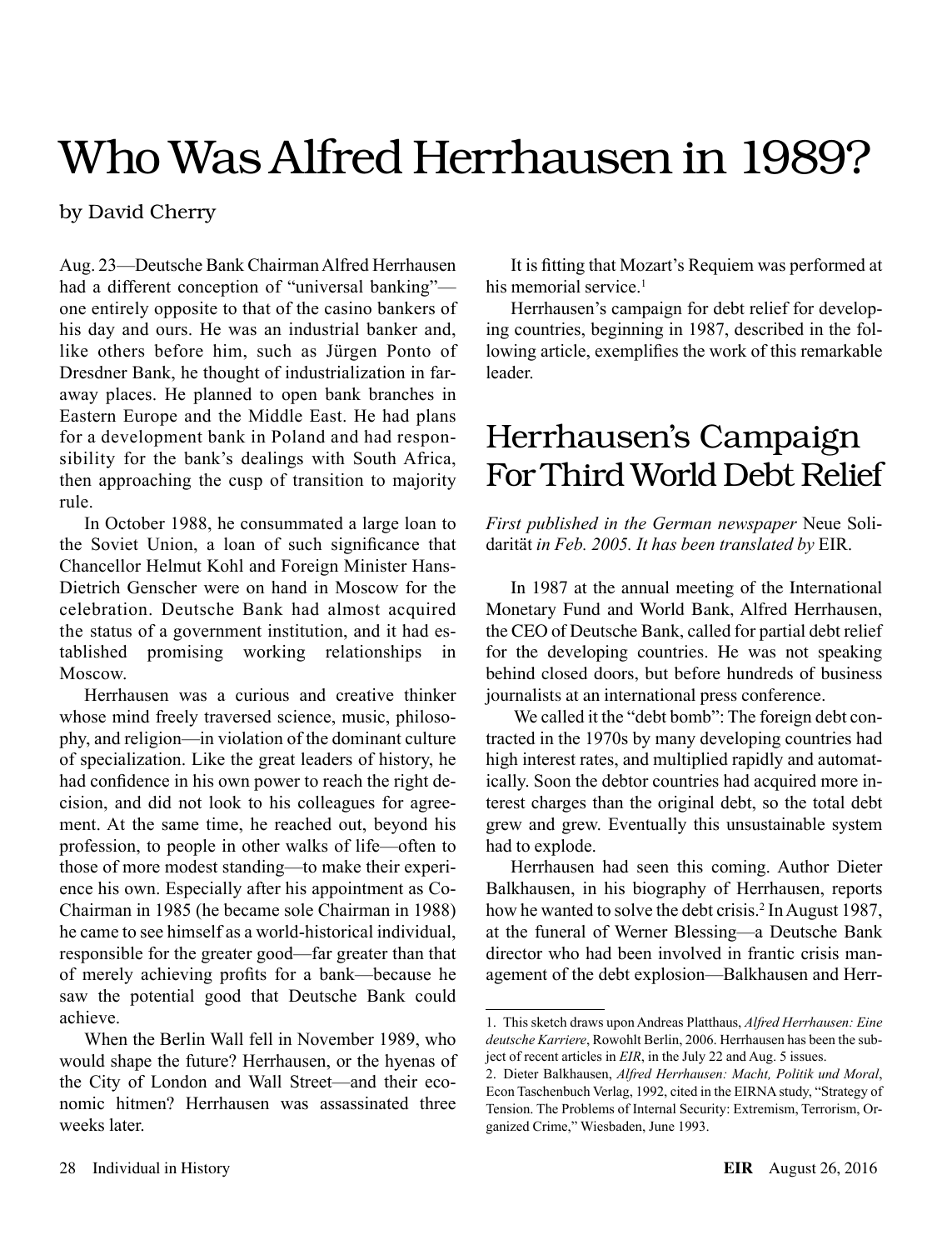hausen had a conversation. Herrhausen argued as follows:

"If the interest on the debt is not lowered and the debts are not in some way reduced, the situation will be like that of firms that go bankrupt, and from whom in any case only a small portion of the debt can be recovered. Either way, you never again see the greater part of the money; so it would be better to prevent the ruin of the debtor countries."

Balkhausen reports the rest of the conversation, putting Herrhausen's comments in italics:

*Debtors and creditors are therefore closely linked to each other; they are sitting together on top of the tower of* 

*debt, and both must question themselves about their complicity; indeed, they must cross-examine themselves.*

I ask Herrhausen about the responsibility of the governments in the industrialized nations, and then he comes out with these controversial conclusions:

*Governments scarcely do anything; not in connection with this problem. Every head of state, every finance minister is thinking about his own debt burden.*

Shouldn't our government exert constructive pressure on the U.S. government, because isn't it primarily the horrendous creditor positions of the U.S. banks vis-à-vis the Latin American countries that makes worldwide debt reduction for all the developing countries so difficult?

*Yes, our government ought to! But it doesn't, because it does not want to strain German-American friendship. But if the Americans do not handle the situation in a more coherent and decisive way, then the whole process of controlling the debt will proceed too slowly, and the problems will necessarily and automatically run out of control.*

And the United States is plunging itself into its own debt crisis due to its huge government debt. Isn't this even more dangerous than the debt crisis of the Third World?

*Yes, it is a double debt crisis, which can endanger the industrialized countries themselves. Because they are dependent on the United States,* 



*Dieter Balkhausen's 1990 biography of Herrhausen, subtitled, "Power, Politics, Morality."*

*due to of its economic and political supremacy—dependent on the constantly fluctuating value of the dollar on the world market. Therefore the Reagan administration must be compelled to do more to help the affected countries, because otherwise too little is being done, especially for the poorest of the poor countries in Africa.*

I asked him pointedly, Isn't this global issue therefore essentially the problem of the United States?

*In principle that's correct, because a bad policy in the most powerful nation affects the entire world, including us. Our mistakes can hardly affect the United States, but conversely, their mistakes can sorely affect the* 

*Federal Republic.*

### **The IMF Press Conference**

A month later, in September, Herrhausen flew to Washington for the IMF annual meeting, where he made public his proposal for partial debt relief. Balkhausen reports:

Herrhausen proposed that a partial debt moratorium be considered for the most deeply indebted countries. He did so at an international press conference attended by hundreds of business journalists and with his colleague in the Deutsche Bank executive, Wilhelm Christians, sitting next to him.

It seems that Herrhausen had carefully chosen where to do this. The traditional annual meeting of the World Bank and International Monetary Fund is the place where government officials and central bank governors customarily debate financial, currency, and economic matters, and thousands of bankers from all over the world come in search of business contacts.

Although the German banker shows courage, he handles the situation more spontaneously than according to a calculated plan with a fixed conception. What he described to me at the end of August as a major political issue, matures as a compulsion to act—in a meeting with the Mexican President, Miguel de la Madrid. The Mexican President had invited the internationally known banker for a talk in Mexico City. Herrhausen visits him there while the Washington confer-